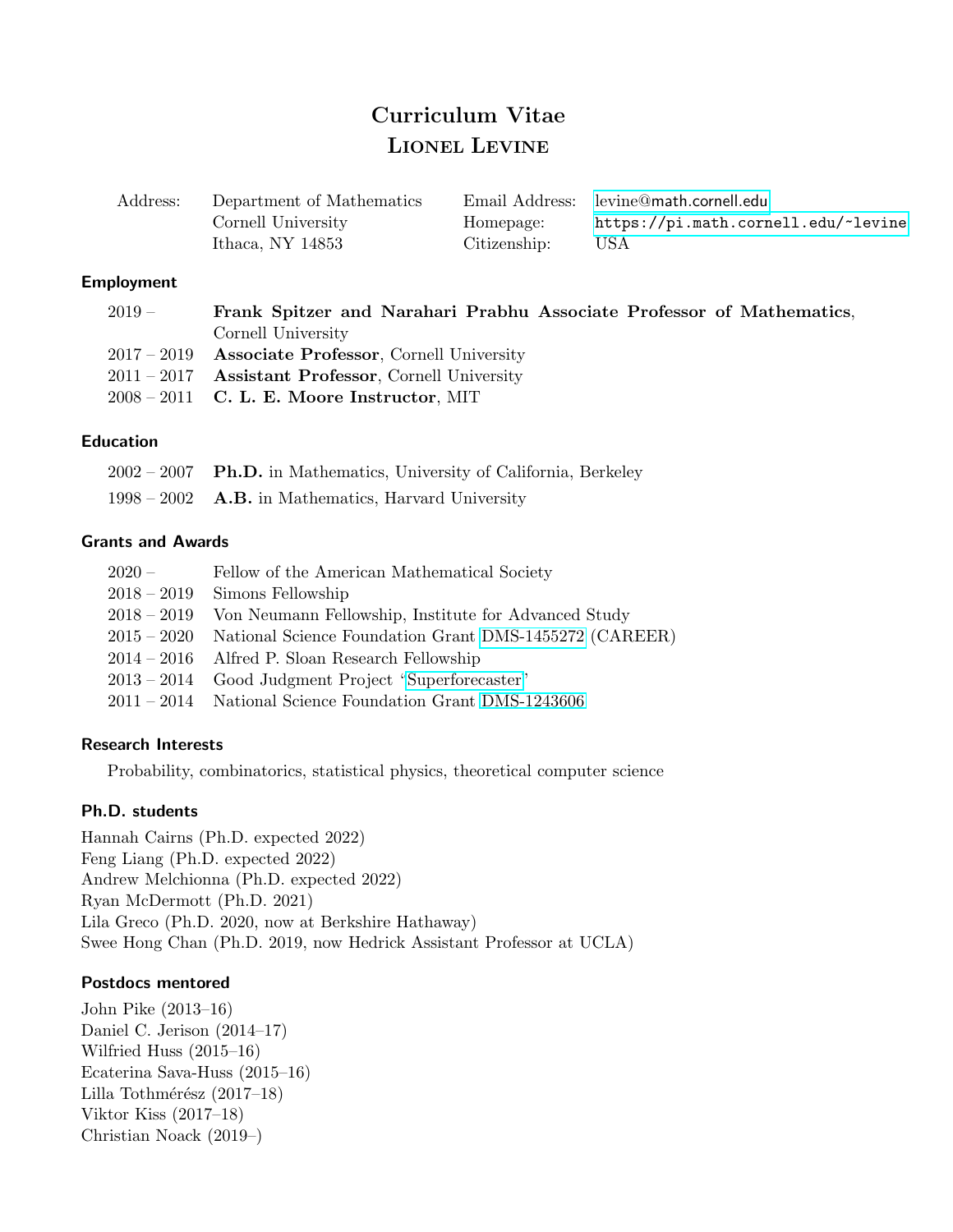#### Publications and Preprints

preprints 1. Lionel Levine and Feng Liang,

```
Exact sampling and fast mixing of Activated Random Walk. arXiv:2110.14008
```
- 2. Lila Greco and Lionel Levine, Branching in a Markovian environment. [arXiv:2106.11249](http://arxiv.org/abs/2106.11249)
- 3. Viktor Kiss, Lionel Levine, and Lilla Tóthmérész The devil's staircase for chip-firing on random graphs and on graphons. [arXiv:2004.13104](http://arxiv.org/abs/2004.13104)
- 2022 4. Swee Hong Chan and Lionel Levine, Abelian networks IV. Dynamics of nonhalting networks Memoirs of the American Mathematical Society, to appear. [arXiv:1804.03322](http://arxiv.org/abs/1804.03322)
	- 5. Lionel Levine and Vittoria Silvestri, How far do Activated Random Walkers spread from a single source? Journal of Statistical Physics, to appear. [arXiv:2011.02535](http://arxiv.org/abs/2011.02535)
	- 6. Lionel Levine, Hanbaek Lyu, and John Pike, Double jump phase transition in a soliton cellular automaton. International Math Research Notices (2022) 665–727
- 2021 7. Swee Hong Chan, Lila Greco, Lionel Levine, and Peter Li, Random walks with local memory. Journal of Statistical Physics 184 (2021), Article 6, 28 pp.
- 2019 8. Shirshendu Ganguly, Lionel Levine, and Sourav Sarkar, Formation of large-scale random structure by competitive erosion. Annals of Probability (2019) 47:3649–3704
	- 9. Daniel C. Jerison, Lionel Levine, and John Pike, Mixing time and eigenvalues of the abelian sandpile Markov chain. Transactions of the American Mathematical Society (2019) 372:8307–8345
	- 10. Bob Hough, Daniel C. Jerison, and Lionel Levine, Sandpiles on the square lattice. Communications in Mathematical Physics (2019) 367:33–87.
	- 11. Lionel Levine and Vittoria Silvestri, How long does it take for Internal DLA to forget its initial profile? Probability Theory and Related Fields (2019) 174:1219–1271.
	- 12. Alexander E. Holroyd, Lionel Levine, and Peter Winkler, Abelian logic gates. Combinatorics, Probability, and Computing (2019) 28:388–422.
- 2018 13. Wilfried Huss, Lionel Levine and Ecaterina Sava-Huss, Interpolating between random walk and rotor walk. Random Structures & Algorithms (2018) 52.2:263–282
- 2017 14. Lionel Levine, Wesley Pegden and Charles K. Smart, The Apollonian structure of integer superharmonic matrices. Annals of Math (2017) 186:1–67
	- 15. Elisabetta Candellero, Shirshendu Ganguly, Christopher Hoffman and Lionel Levine, Oil and water: a two-type internal aggregation model. Annals of Probability (2017) 45:4019–4070
	- 16. Lionel Levine and Yuval Peres, Laplacian growth, sandpiles and scaling limits. Bulletin of the American Mathematical Society (2017) 54:355–382
	- 17. Lionel Levine and Ramis Movassagh, The gap of the area-weighted Motzkin spin chain is exponentially small. Journal of Physics A: Mathematical and Theoretical (2017) 50:255302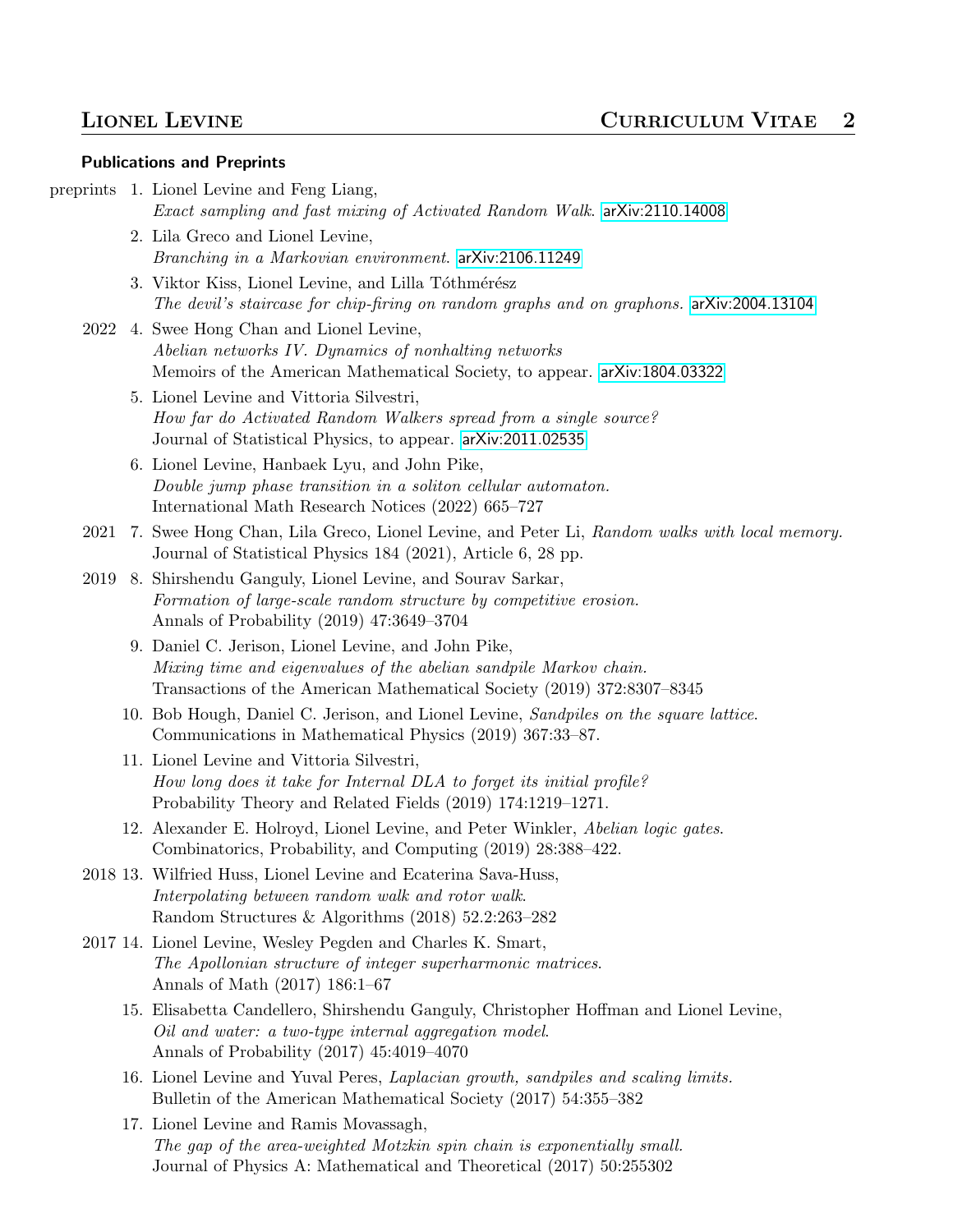- 18. Shirshendu Ganguly, Lionel Levine, Yuval Peres and James G. Propp, Formation of an interface by competitive erosion. Probability Theory and Related Fields (2017) 168:455–509
- 2016 19. Benjamin Bond and Lionel Levine, Abelian networks I. Foundations and examples. SIAM Journal on Discrete Mathematics (2016) 30:856–874.
	- 20. Benjamin Bond and Lionel Levine, Abelian networks II. Halting on all inputs. Selecta Mathematica (2016) 22:319–340.
	- 21. Benjamin Bond and Lionel Levine, Abelian networks III. The critical group. Journal of Algebraic Combinatorics (2016) 43:635–663.
	- 22. Laura Florescu, Lionel Levine and Yuval Peres, The range of a rotor walk. The American Mathematical Monthly, (2016) 123(7):627–642.
	- 23. Matthew Farrell and Lionel Levine, CoEulerian graphs. Proceedings of the American Mathematical Society (2016) 144:2847–2860.
	- 24. Matthew Farrell and Lionel Levine, Multi-Eulerian tours of directed graphs. Electronic Journal of Combinatorics (2016) 23:P2.21.
	- 25. Lionel Levine, Mathav Murugan, Yuval Peres and Baris Ugurcan, The divisible sandpile at critical density. Annales Henri Poincaré (2016) 17(7):1677–1711.
	- 26. Lionel Levine, Wesley Pegden and Charles K. Smart, Apollonian structure in the abelian sandpile. Geometric And Functional Analysis (2016) 26(1):306–336.
- 2015 27. Lionel Levine, Threshold state and a conjecture of Poghosyan, Poghosyan, Priezzhev and Ruelle. Communications in Mathematical Physics (2015) 335(2):1003–1017
	- 28. Louis J. Billera, Lionel Levine and Karola Mészáros, How to decompose a permutation into a pair of labeled Dyck paths by playing a game. Proceedings of the American Mathematical Society (2015) 143:1865–1873.
- 2014 29. Lionel Levine and Yuval Peres, The looping constant of  $\mathbb{Z}^d$ . Random Structures & Algorithms (2014) 45:1–13
	- 30. David Jerison, Lionel Levine and Scott Sheffield, Internal DLA and the Gaussian free field. Duke Mathematical Journal (2014) 163(2):267–308
	- 31. Laura Florescu, Shirshendu Ganguly, Lionel Levine and Yuval Peres, Escape rates for rotor walks in  $\mathbb{Z}^d$ . SIAM Journal on Discrete Mathematics (2014) 28(1):323-334.
	- 32. David Jerison, Lionel Levine, and Scott Sheffield. Internal DLA for cylinders, in Advances in Analysis: The Legacy of Elias M. Stein (2014): 189.
- 2013 33. Lionel Levine, Scott Sheffield and Katherine E. Stange, A duality principle for selection games. Proceedings of the American Mathematical Society (2013) 141(12):4349–4356.
	- 34. David Jerison, Lionel Levine and Scott Sheffield, Internal DLA in higher dimensions. Electronic Journal of Probability (2013) 18(98):1–14.
	- 35. Tobias Friedrich and Lionel Levine, Fast simulation of large-scale growth models. Random Structures & Algorithms (2013) 42:185–213.
	- 36. Christopher J. Hillar, Lionel Levine and Darren Rhea, Equations solvable by radicals in a uniquely divisible group. Bulletin of the London Mathematical Society (2013) 45:61–79.
- 2012 37. David Jerison, Lionel Levine and Scott Sheffield, *Logarithmic fluctuations for internal DLA*. Journal of the American Mathematical Society (2012) 25:271–301.
	- 38. Lionel Levine and Katherine E. Stange, How to make the most of a shared meal: plan the last bite first. American Mathematical Monthly (2012) 119:550–565.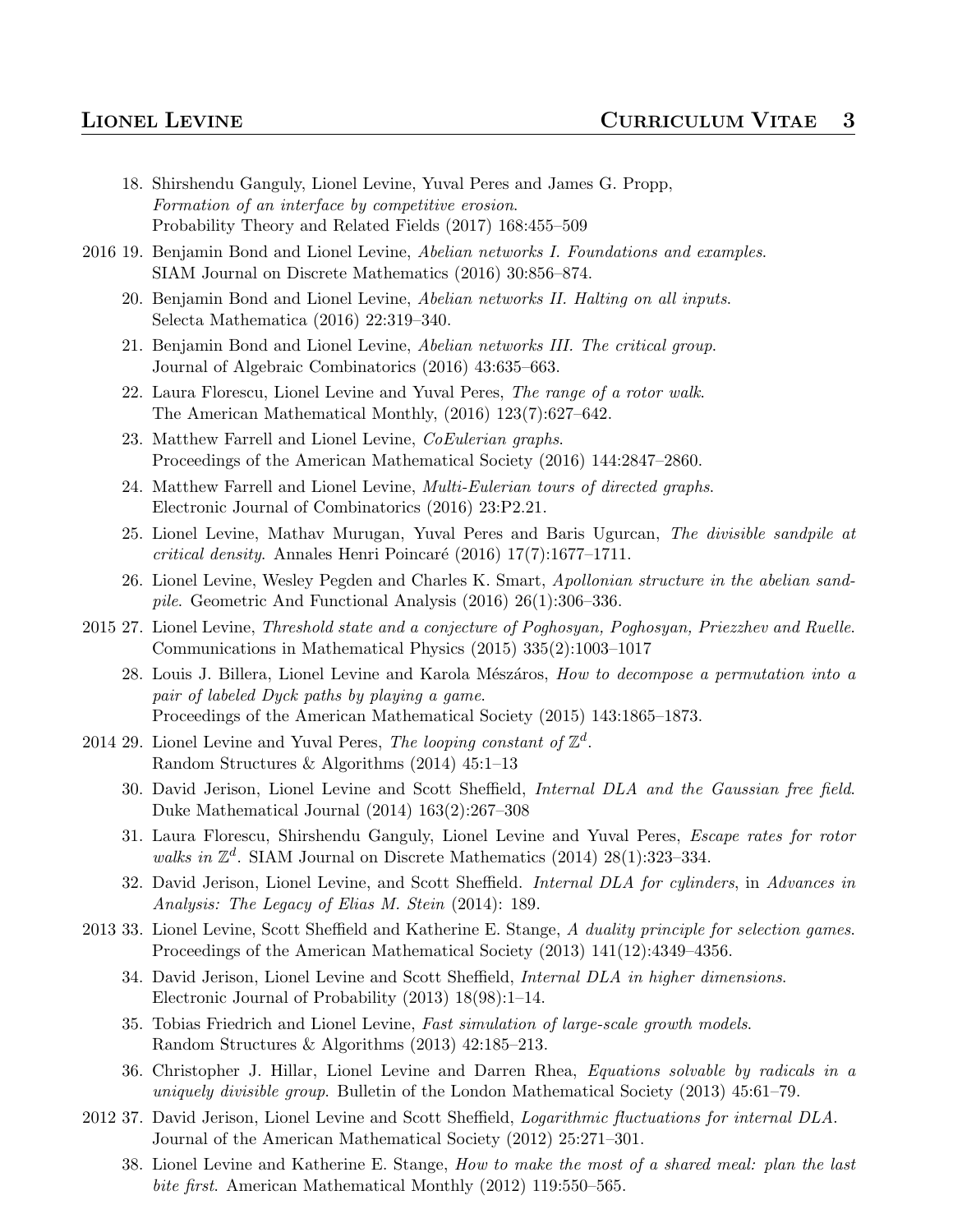- 39. Giuliano Giacaglia, Lionel Levine, James Propp and Linda Zayas-Palmer. Local-to-global principles for the hitting sequence of a rotor walk. Electronic Journal of Combinatorics (2012) 19:P5.
- 2011 40. Lionel Levine, Sandpile groups and spanning trees of directed line graphs. Journal of Combinatorial Theory A (2011) 118:350–364.
	- 41. Lionel Levine, Parallel chip-firing on the complete graph: devil's staircase and Poincaré rotation number. Ergodic Theory and Dynamical Systems (2011) 31:891-910
- 2010 42. Anne Fey, Lionel Levine and David B. Wilson, *Driving sandpiles to criticality and beyond*. Physical Review Letters (2010) 104:145703.
	- 43. Anne Fey, Lionel Levine and David B. Wilson, The approach to criticality in sandpiles. Physical Review E (2010) 82:031121.
	- 44. Anne Fey, Lionel Levine and Yuval Peres, Growth rates and explosions in sandpiles. Journal of Statistical Physics (2010) 138:143–159.
	- 45. Lionel Levine and Yuval Peres, Scaling limits for internal aggregation models with multiple sources. Journal d'Analyse Mathématique (2010) 111:151–219.
	- 46. Lionel Levine and James Propp, What is a sandpile? Notices of the American Mathematical Society (2010) 57:976–979.
	- 47. Wouter Kager and Lionel Levine, Rotor-router aggregation on the layered square lattice. Electronic Journal of Combinatorics (2010) 17:R152.
	- 48. Wouter Kager and Lionel Levine, Diamond aggregation. Mathematical Proceedings of the Cambridge Philosophical Society (2010) 149:351–372.
- 2009 49. Lionel Levine and Yuval Peres, Strong spherical asymptotics for rotor-router aggregation and the divisible sandpile. Potential Analysis (2009) 30:1–27.
	- 50. Itamar Landau and Lionel Levine, The rotor-router model on regular trees. Journal of Combinatorial Theory A (2009) 116:421–433.
	- 51. Lionel Levine, The sandpile group of a tree. European Journal of Combinatorics (2009) 30:1026–1035.
- 2008 52. Alexander E. Holroyd, Lionel Levine, Karola Meszaros, Yuval Peres, James Propp and David B. Wilson, Chip-firing and rotor-routing on directed graphs, in "In and Out of Equilibrium 2," Progress in Probability vol. 60, 331–364.
	- 53. Lionel Levine and Yuval Peres, Spherical asymptotics for the rotor-router model in  $\mathbb{Z}^d$ . Indiana University Mathematics Journal (2008) 57:431–450.
- 2007 54. Christopher J. Hillar and Lionel Levine, *Polynomial recurrences and cyclic resultants*. Proceedings of the American Mathematical Society (2007) 135:1607–1618.
- 2006 55. Lionel Levine, Fractal sequences and restricted Nim. Ars Combinatoria (2006) 80:113–127.

### Selected talks

- 2021 Nov. CUNY probability seminar (via Zoom)
	- Nov. Cornell "What is" seminar: What is Brownian Motion?
	- Oct. Berkeley probability seminar (via Zoom)
	- Aug. AIM workshop on Arithmetic Reflection Groups (via Zoom)
	- Apr. University of Washington probability seminar (via Zoom)
	- Mar. Duke probability seminar (via Zoom)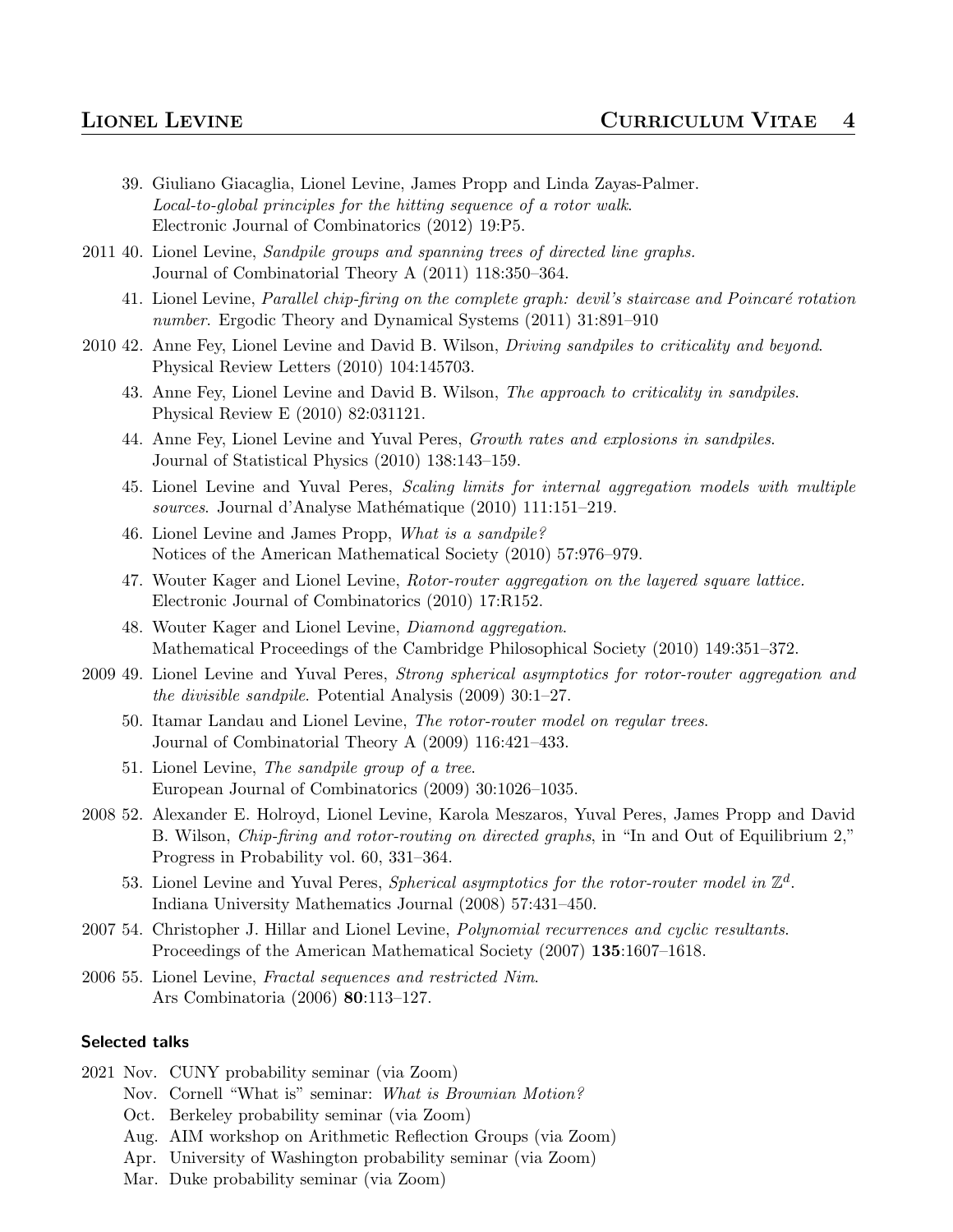- Mar. University of South Carolina discrete math seminar (via Zoom)
- Mar. University of Birmingham applied math seminar (via Zoom)
- 2020 Oct. One World probability seminar (via Zoom)
	- Oct. AMS Sectional meeting (two talks, via Zoom)
	- May Kent State measure theory seminar (via Zoom)
	- Jan. La Sapienza probability seminar, Rome, Italy
- 2019 Nov. ICERM workshop on illustrating dynamics and probability
	- Jun. Joint Meeting of the Vietnam and American Mathematical Societies, Quy Ngon, Vietnam
	- Mar. IAS discrete math seminar, Princeton, NJ
	- Mar. University of Chicago probability seminar
	- Feb. ICTS program on universality in random structures, Bangalore, India (4 lectures)
	- Feb. IIT Mumbai mathematics colloquium
- 2018 Sep. Penn State MASS seminar and mathematics colloquium
- Jul. Montreal workshop on challenges in probability and statistical physics
- 2017 Oct. Stony Brook mathematics colloquium
	- Oct. Princeton probability seminar
		- Sep. Cornell probability and dynamics (joint seminar)
		- Jul. Mathematical Congress of the Americas, Special session on probability, Montreal
- 2016 Nov. Berkeley probability seminar
	- July PROMYS alumni lecture, Boston Univeristy
	- Apr. [Math Awareness Public Lecture,](https://www.math.cornell.edu/m/Community/mam_lectures) Cornell
	- Apr. Finger Lakes Probability Seminar, Cornell
	- Jan. CIRM workshop on nonequlibrium statistical physics, Marseilles, France
- 2015 Nov. BIRS Workshop on sandpile groups, Oaxaca, Mexico
	- Oct. CIB Conference on statistical physics on transitive graphs, EPFL Lausanne, Switzerland
	- Aug. MAA Centennial, Invited session on "Arithmetic of Spheres"
	- Apr. Harvard random matrix and statistical physics seminar
	- Feb. Triangle Lectures in Combinatorics, University of North Carolina
- 2014 Dec. Tufts mathematics colloquium
	- Nov. IMPA Workshop on First-Passage Percolation, Rio de Janeiro, Brazil
	- Jun. CIRM Conference on Random Media, Marseille, France
	- May MIT probability seminar
	- Apr. University of Arizona mathematics colloquium
- 2013 Oct. Midwest Probability Colloquium, Northwestern University
	- Aug. Mathematical Congress of the Americas, special session on applied combinatorics
		- Jan. Cornell applied mathematics colloquium
- 2012 Dec. Tel Aviv University mathematics colloquium
	- Apr. University of Connecticut mathematics colloquium
	- Jan. MSRI program on random spatial processes
- 2011 Nov.  $80^{th}$  birthday conference in honor of Harry Kesten, Cornell University
	- May Southeastern Probability Conference, Duke University
		- Mar. MSRI workshop on free boundary problems, Berkeley, CA
		- Jan. University of British Columbia mathematics colloquium
- 2010 Aug. Formal Power Series and Algebraic Combinatorics (FPSAC'10), San Francisco, CA
	- Feb. IMPA probability seminar, Rio de Janeiro, Brazil
	- Jan. University of Washington / PIMS mathematics colloquium
- 2009 Oct. Dartmouth computer science colloquium
	- Jul. 27th Brazilian Colloquium of Mathematics, Rio de Janeiro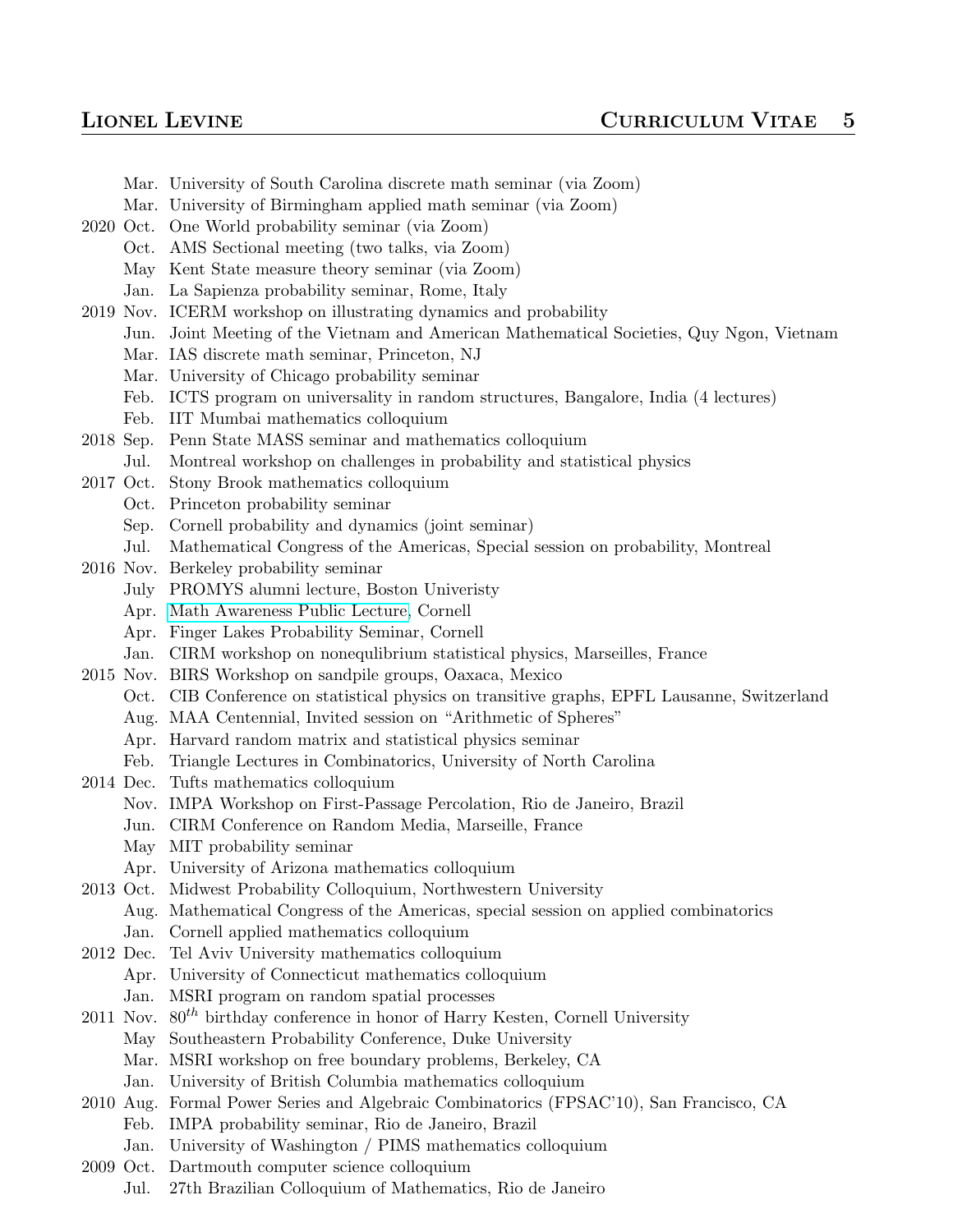2008 Aug. CRM Workshop on Laplacian growth and related topics, Montreal

2007 Oct. International symposium on stochastic large scale interacting systems, Fukuoka, Japan Sep. Workshop on sandpile models and related fields, Eindhoven, Netherlands

#### Professional Service

- Editor, Combinatorial Theory (2020–). This is the successor to Journal of Combinatorial Theory  $A$ , formerly published by Elsevier. It is a mathematician-run journal, owned by its Editorial Board.
- Co-organizer, Cornell Probability Summer School (2013, 2014, 2019, 2022).
- Co-organizer, Invited session at the World Congress in Probability and Statistics, July 2016.
- Co-organizer, AIM workshop on [generalizations of chip-firing and the critical group,](http://www.aimath.org/ARCC/workshops/chipfiring.html) July 2013.
- Organizer, Workshop on sandpiles and number theory, Oct. 2012.
- Co-organizer, Special session on Laplacian growth, AMS/MAA joint meetings, Jan. 2011.
- Co-organizer, Cornell probability seminar (2012– )
- Co-organizer, MIT probability seminar (2008–2011)

### Journals and Conferences Refereed:

| American Mathematical Monthly                | Journal of Physics A                         |
|----------------------------------------------|----------------------------------------------|
| Annals of Combinatorics                      | Journal of Statistical Physics               |
| Annals of Probability                        | Linear Algebra And Its Applications          |
| Archive for Rational Mechanics and Analysis  | Mathematics of Operations Research           |
| Combinatorics, Probability and Computing     | Notices of the American Mathematical Society |
| Communications in Mathematical Physics       | Physica A                                    |
| Discrete Mathematics                         | Physical Review E                            |
| Duke Mathematical Journal                    |                                              |
| Electronic Journal of Combinatorics          | Potential Analysis                           |
| Foundations of Computer Science (FOCS)       | Probability Theory and Related Fields        |
| International Mathematics Research Notices   | Random Structures & Algorithms               |
| Journal d'Analyse Mathematique               | SIAM Journal on Discrete Mathematics         |
| Journal of the American Mathematical Society | Stochastic Processes And Their Applications  |
| Journal of Combinatorial Theory A            | Symposium on Discrete Algorithms (SODA)      |
| Journal of Integer Sequences                 | Symposium on Theory of Computing (STOC)      |